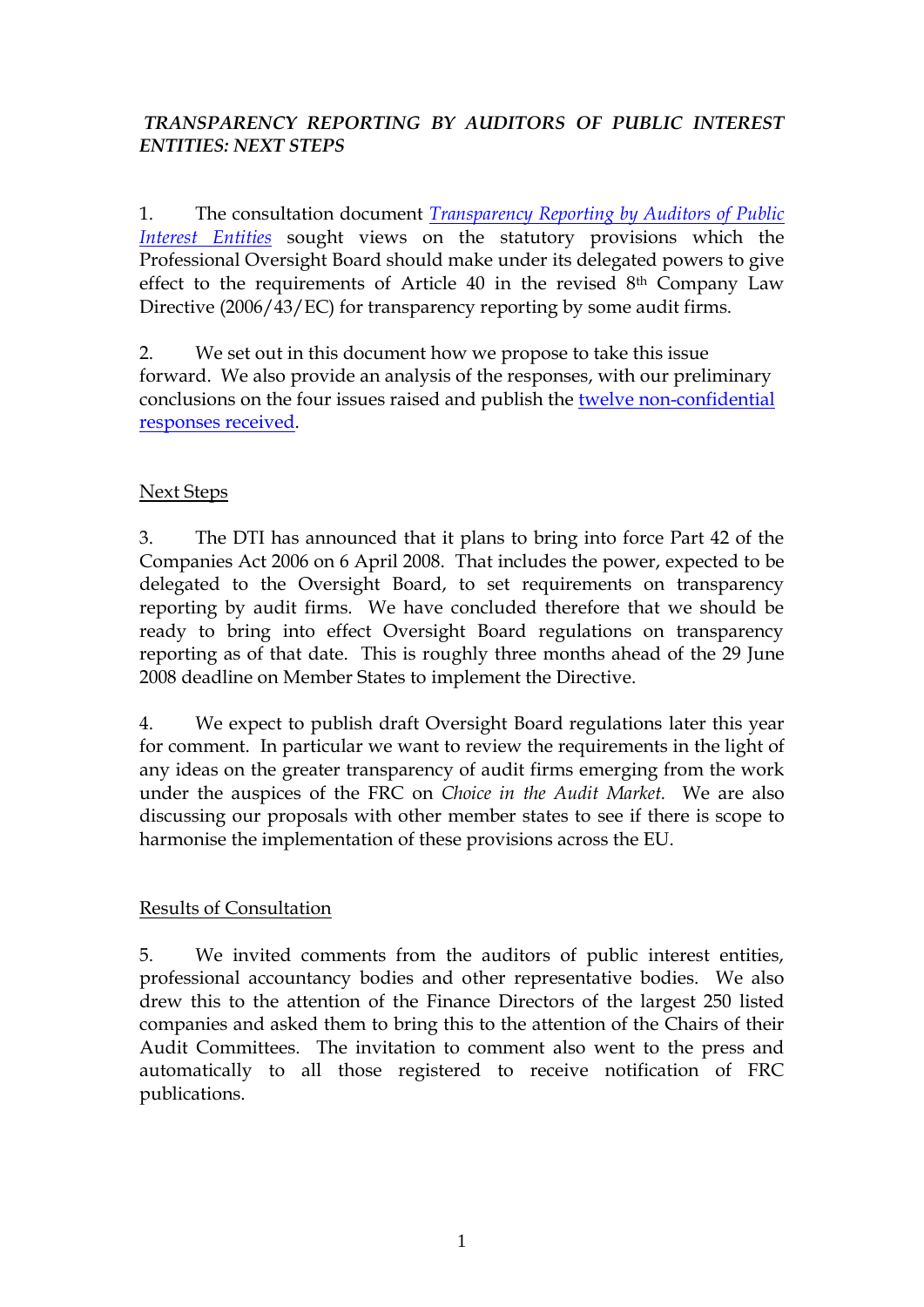6. There were fourteen responses to the consultation, of which twelve were non-confidential. **Table 1** shows respondents by type of stakeholder.

| Table 1                            |    |
|------------------------------------|----|
| <b>Accountancy Bodies</b>          | З  |
| <b>Members of Audit Committees</b> | 1  |
| <b>Finance Directors</b>           | 3  |
| <b>Audit Firms</b>                 |    |
| <b>Total</b>                       | 14 |

- 7. The consultation document raised four issues:
	- The scope which audit firms, should be subject to mandatory transparency reporting?
	- The form of reporting in particular should be a requirement for a separately identifiable transparency report?
	- The manner of transposition of the Directive requirements should the detailed disclosure requirements be adopted as they appear in the Directive; or is there a need for specific adaptations?
	- The need for additions should there be statutory disclosure requirements over and above those required by the Directive?

**Issue A Should the requirement to prepare transparency reports be restricted to the auditors of fully listed companies – the minimum 8th Directive requirement – or should it be aligned with the slightly wider scope of the Audit Inspection Unit – that is to the auditors of all entities in which there is significant public interest?**

8. 10 respondents favour restricting the scope of transparency reporting to the minimum required by the 8th Directive, essentially on the grounds that this met the objective of minimum regulation. 3 respondents considered that it was more logical to align transparency reporting with the remit of the Audit Inspection Unit, which would then extend the requirement to all the auditors of public interest entities.

**Preliminary conclusion***: We should restrict the scope to the minimum requirement of the Directive – that is to the auditors of listed companies ("companies which have issued transferable securities admitted to trading on a regulated market").*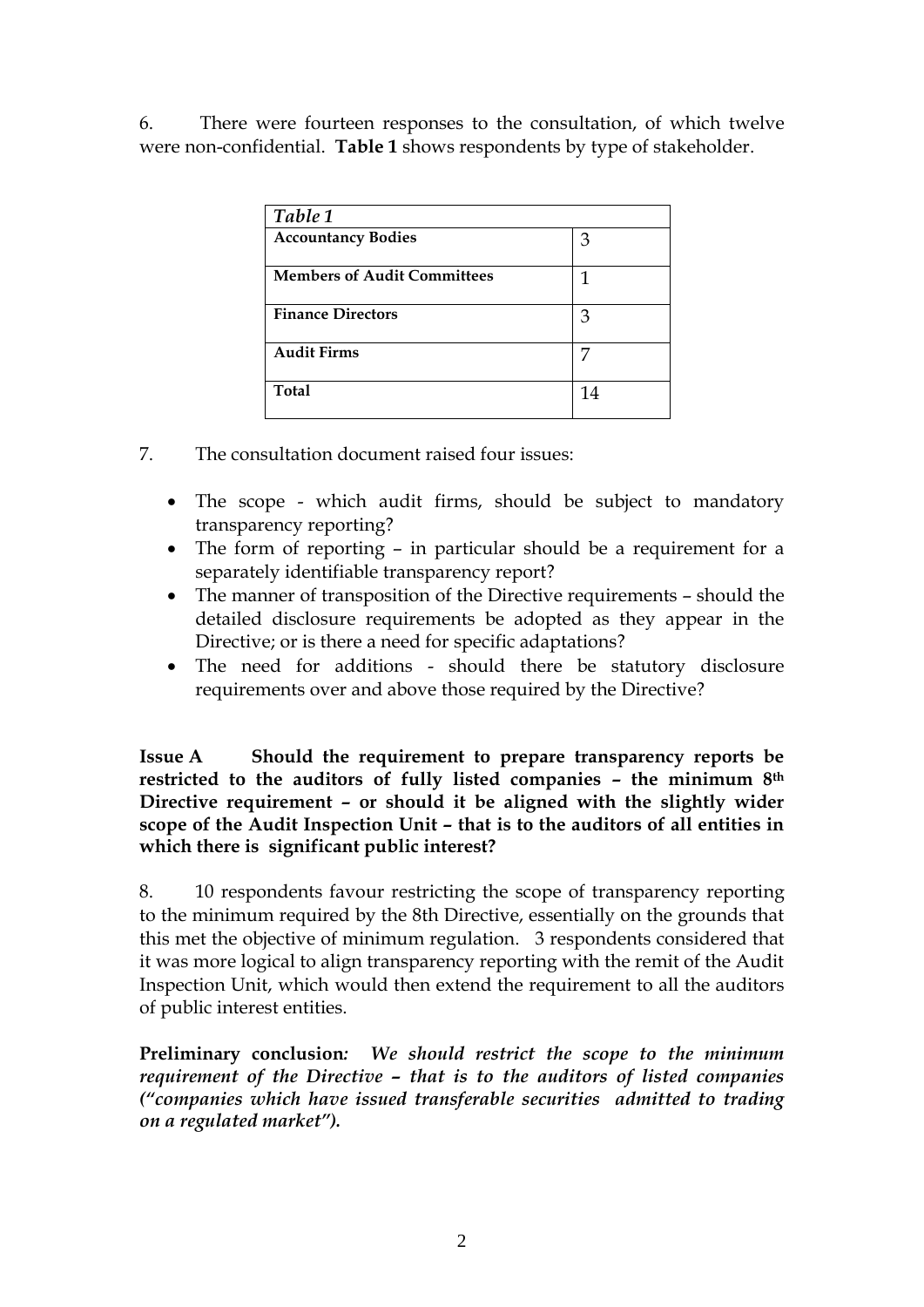**Issue B Should we specify the form or manner of publication beyond the requirement to publish on the firm's web-site? In particular should we require a separately identifiable transparency report, either as a part of the firm's Annual Report, or as a separate document? Additionally should audit firms be required to provide the Professional Oversight Board with an electronic copy, which could be placed on our web-site?** 

9. There are mixed views on whether there should be an explicit requirement that the transparency report should be a separately identifiable report (either a free-standing document or a clearly identifiable part of a firm's annual report). 6 respondents favour such a requirement, on the grounds that this would help interested parties to compare the reports of different audit firms. One professional body comments that the requirement in the Directive for a signature should in any event result either in a separate section of a document or a whole document that comprises the transparency report including any additional voluntary disclosures. However, 5 respondents consider that audit firms should have maximum freedom to decide how to communicate required information.

10. The consultation also invited views on whether the reports should be placed on the Oversight Board's web-site. Most respondents do not favour an arrangement by which the principal source of the transparency report should be the Oversight Board web-site. First, it is argued that most interested parties would look first at the firm's own web-site; secondly that there could be differences between the firm's web-site and the Oversight Board web-site.; thirdly that such an arrangement could make it more difficult for firms to keep transparency information up to date; and finally that it could increase the likelihood of "boiler-plate reporting".

11. On the other hand, most respondents believe that the Oversight Board should provide links to the transparency reports of all the relevant firms.

12. A number of the major audit firms also emphasise the considerable benefits of harmonisation across Member States with a view to a single EU transparency report for the information that is common to all firms in a network. One firm suggests that the Oversight Board, as perhaps the first body in the EU to consult on this, should take a lead within the EU in discussing implementation with a view to a harmonised approach. .

**Preliminary conclusion:** *Transparency reports should be separately identifiable either as a separate document or as a clearly identifiable part of a firm's Annual Report. Firms would be free, however, to include additional transparency information within this report on a voluntary basis. We should provide a link from our web-site to all available transparency reports and the relevant firms should let us know when a new transparency report is available.*